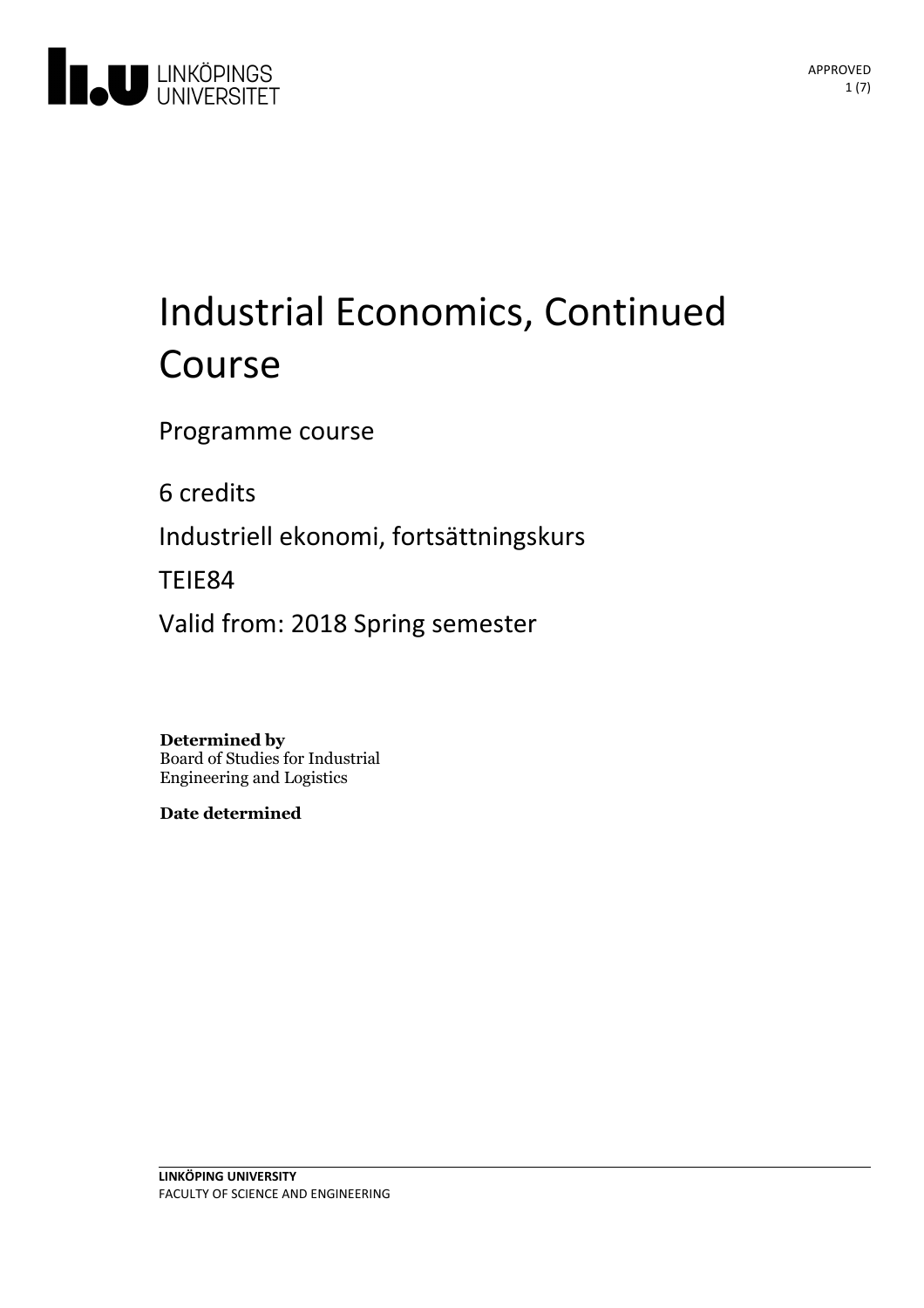# Main field of study

Industrial Engineering and Management

## Course level

First cycle

## Advancement level

 $G_1X$ 

# Course offered for

- Civic Logistics, Bachelor's Programme
- Air Transportation and Logistics, Bachelor's Programme

### Entry requirements

Note: Admission requirements for non-programme students usually also include admission requirements for the programme and threshold requirements for progression within the programme, or corresponding.

## Examination

| TEN <sub>1</sub> | Written examination | 4 credits | U, 3, 4, 5 |
|------------------|---------------------|-----------|------------|
| PRA3             | Project work        | 2 credits | U.G        |

# Grades

Four-grade scale, LiU, U, 3, 4, 5

### Department

Institutionen för ekonomisk och industriell utveckling

# Director of Studies or equivalent

Johan Holtström

Examiner Thomas Rosenfall

### Course website and other links

<http://www.iei.liu.se/indek/utbildning/industriell-ekonomi/teie84?l=sv>

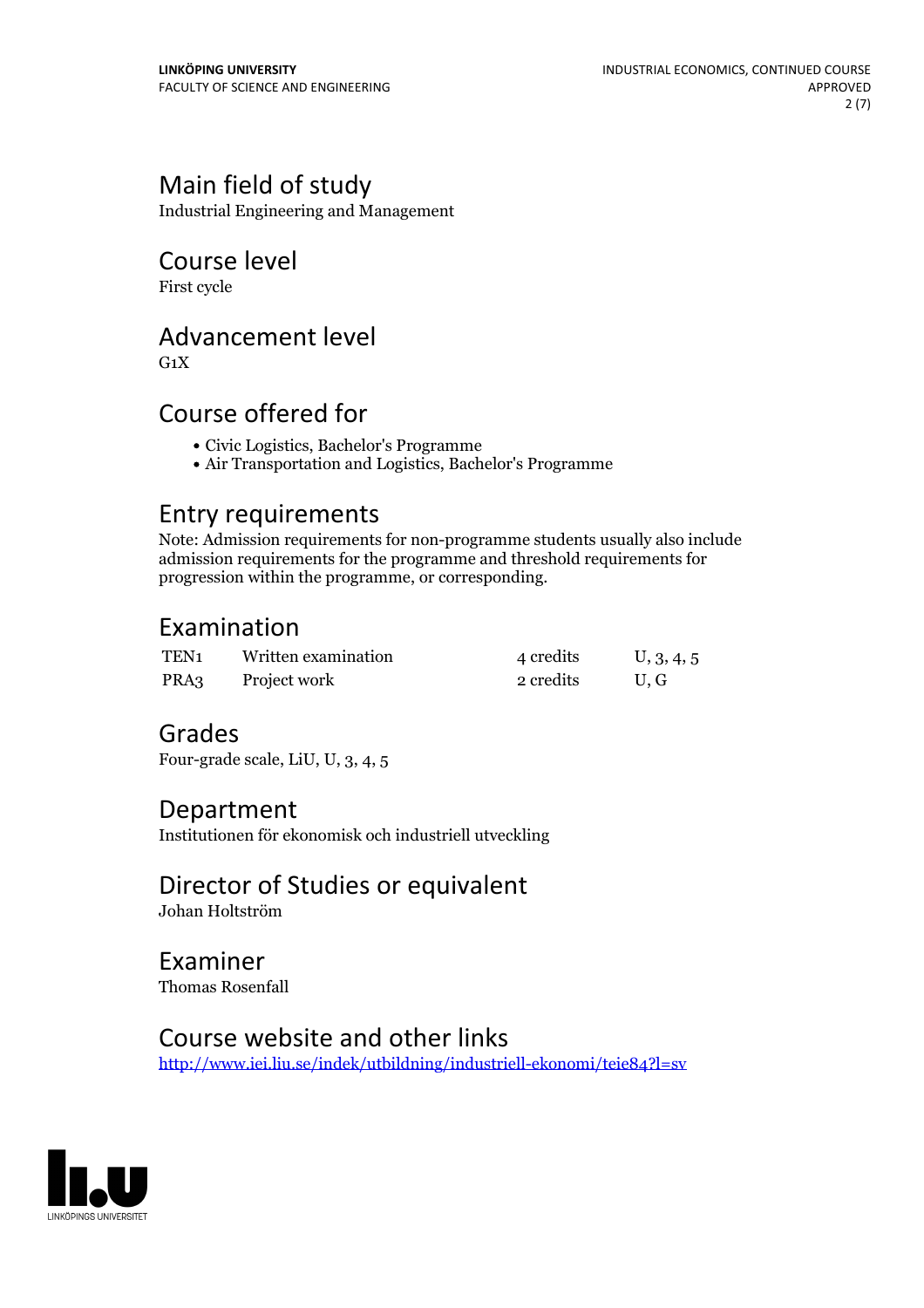# Education components

Preliminary scheduled hours: 34 h Recommended self-study hours: 126 h

# Course literature

#### **Books**

Bengtsson, Lars, Kalling, Thomas, (2012) *Strategi* 1. uppl. Malmö : Liber, 2012 ISBN: 9789147097067

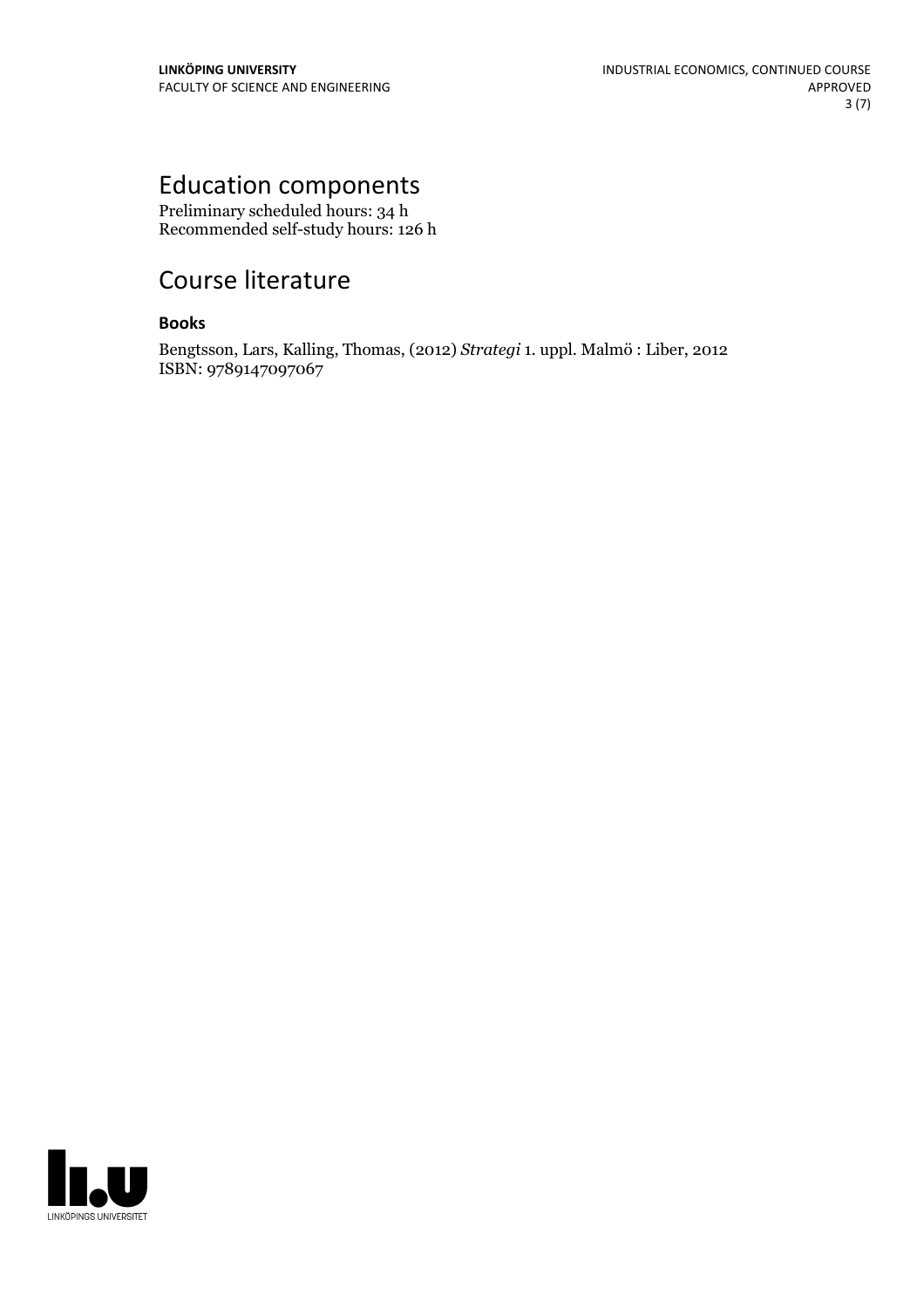# **Common rules**

#### **Course syllabus**

A syllabus has been established for each course. The syllabus specifies the aim and contents of the course, and the prior knowledge that a student must have in order to be able to benefit from the course.

#### **Timetabling**

Courses are timetabled after a decision has been made for this course concerning its assignment to a timetable module. A central timetable is not drawn up for courses with fewer than five participants. Most project courses do not have a central timetable.

#### **Interrupting a course**

The vice-chancellor's decision concerning regulations for registration, deregistration and reporting results (Dnr LiU-2015-01241) states that interruptions in study are to be recorded in Ladok. Thus, all students who do not participate in a course for which they have registered must record the interruption, such that the registration on the course can be removed. Deregistration from <sup>a</sup> course is carried outusing <sup>a</sup> web-based form: www.lith.liu.se/for-studenter/kurskomplettering?l=sv.

#### **Cancelled courses**

Courses with few participants (fewer than 10) may be cancelled or organised in a manner that differs from that stated in the course syllabus. The board of studies is to deliberate and decide whether a course is to be cancelled orchanged from the course syllabus.

#### **Regulations relatingto examinations and examiners**

Details are given in a decision in the university's rule book: http://styrdokument.liu.se/Regelsamling/VisaBeslut/622678.

#### **Forms of examination**

#### **Examination**

Written and oral examinations are held at least three times a year: once immediately after the end of the course, once in August, and once (usually) in one of the re-examination periods. Examinations held at other times are to follow a decision of the board of studies.

Principles for examination scheduling for courses that follow the study periods:

courses given in VT1 are examined for the first time in March, with re-

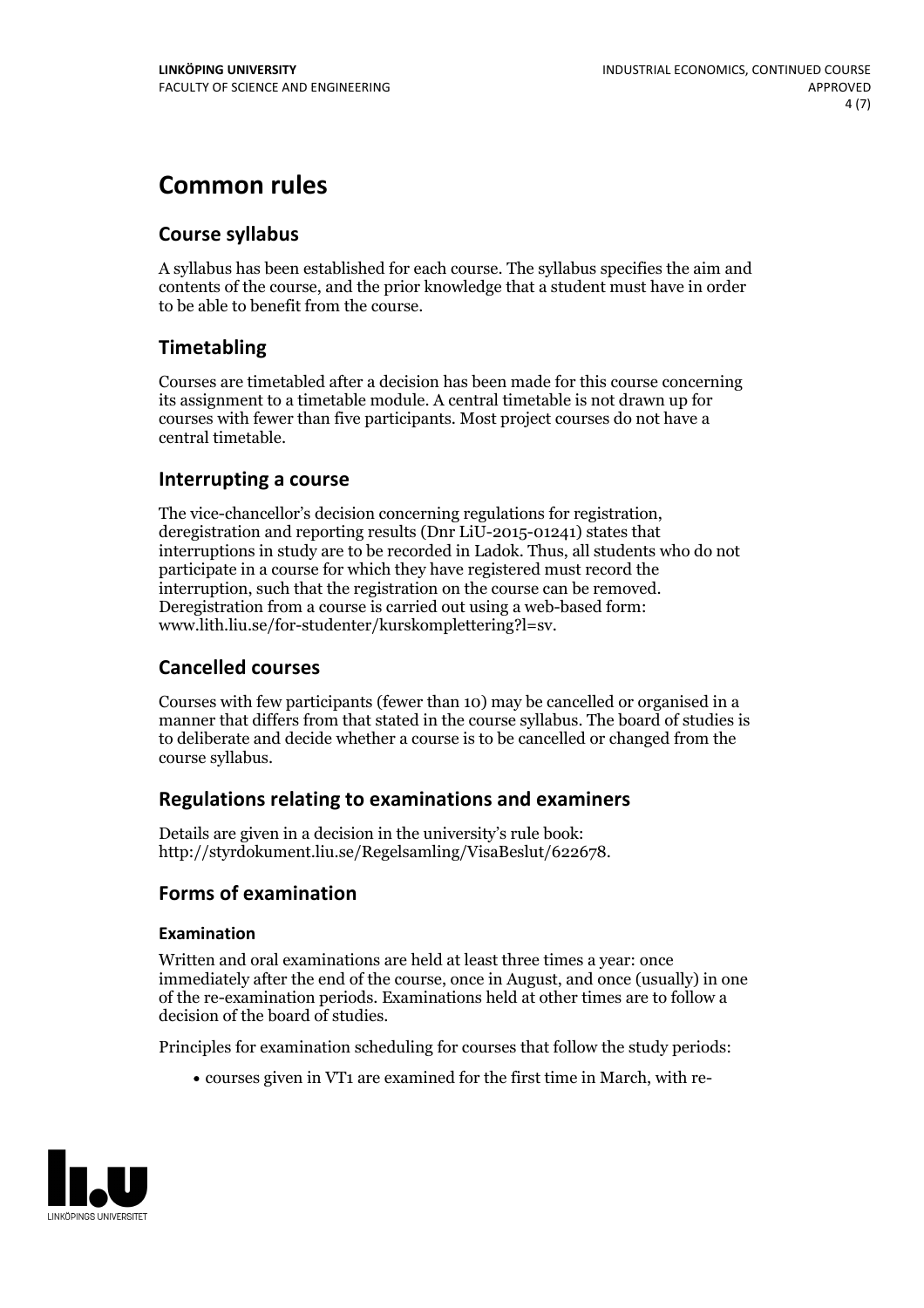examination in June and August

- courses given in VT2 are examined for the first time in May, with re-examination in August and October
- courses given in HT1 are examined for the first time in October, with re-examination in January and August
- courses given in HT2 are examined for the first time in January, with re-examination at Easter and in August.

The examination schedule is based on the structure of timetable modules, but there may be deviations from this, mainly in the case of courses that are studied and examined for several programmes and in lower grades (i.e. 1 and 2).

- Examinations for courses that the board of studies has decided are to be held in alternate years are held only three times during the year in which
- the course is given.<br>• Examinations for courses that are cancelled or rescheduled such that they are not given in one or several years are held three times during the year that immediately follows the course, with examination scheduling that corresponds to the scheduling that was in force before the course was cancelled or rescheduled.<br>• If teaching is no longer given for a course, three examination occurrences
- are held during the immediately subsequent year, while examinations are at the same time held for any replacement course that is given, or alternatively in association with other re-examination opportunities. Furthermore, an examination is held on one further occasion during the next subsequent year, unless the board of studies determines otherwise.<br>• If a course is given during several periods of the year (for programmes, or
- on different occasions for different programmes) the board orboards of studies determine together the scheduling and frequency of re-examination occasions.

#### **Registration for examination**

In order to take an examination, a student must register in advance at the Student Portal during the registration period, which opens 30 days before the date of the examination and closes 10 days before it. Candidates are informed of the location of the examination by email, four days in advance. Students who have not registered for an examination run the risk of being refused admittance to the examination, if space is not available.

Symbols used in the examination registration system:

- \*\* denotes that the examination is being given for the penultimate time.
- \* denotes that the examination is being given for the last time.

#### **Code of conduct for students during examinations**

Details are given in a decision in the university's rule book: http://styrdokument.liu.se/Regelsamling/VisaBeslut/622682.

#### **Retakes for higher grade**

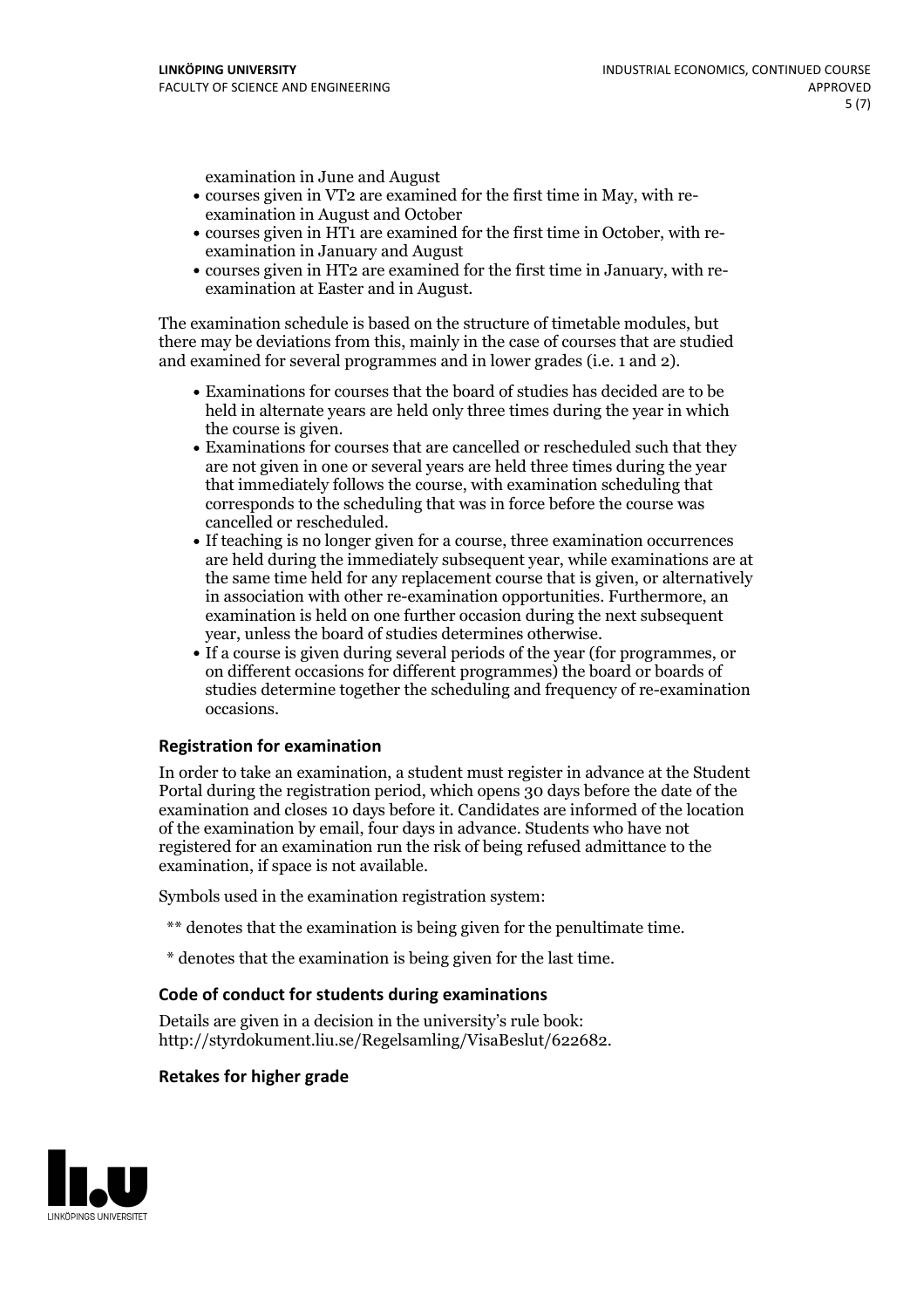Students at the Institute of Technology at LiU have the right to retake written examinations and computer-based examinations in an attempt to achieve a higher grade. This is valid for all examination components with code "TEN" and "DAT". The same right may not be exercised for other examination components, unless otherwise specified in the course syllabus.

#### **Retakes of other forms of examination**

Regulations concerning retakes of other forms of examination than written examinations and computer-based examinations are given in the LiU regulations

http://styrdokument.liu.se/Regelsamling/VisaBeslut/622678.

#### **Plagiarism**

For examinations that involve the writing of reports, in cases in which it can be assumed that the student has had access to other sources (such as during project work, writing essays, etc.), the material submitted must be prepared in accordance with principles for acceptable practice when referring to sources (references or quotations for which the source is specified) when the text, images, ideas, data, etc. of other people are used. It is also to be made clear whether the author has reused his or her own text, images, ideas, data, etc. from previous examinations.

A failure to specify such sources may be regarded as attempted deception during examination.

#### **Attempts to cheat**

In the event of <sup>a</sup> suspected attempt by <sup>a</sup> student to cheat during an examination, or when study performance is to be assessed as specified in Chapter <sup>10</sup> of the Higher Education Ordinance, the examiner is to report this to the disciplinary board of the university. Possible consequences for the student are suspension from study and a formal warning. More information is available at https://www.student.liu.se/studenttjanster/lagar-regler-rattigheter?l=sv.

#### **Grades**

The grades that are preferably to be used are Fail (U), Pass (3), Pass not without distinction  $(4)$  and Pass with distinction  $(5)$ . Courses under the auspices of the faculty board of the Faculty of Science and Engineering (Institute of Technology) are to be given special attention in this regard.

- 1. Grades U, 3, 4, 5 are to be awarded for courses that have written
- examinations. 2. Grades Fail (U) and Pass (G) may be awarded for courses with <sup>a</sup> large degree of practical components such as laboratory work, project work and group work.

#### **Examination components**

- 
- 1. Grades U, 3, 4, <sup>5</sup> are to be awarded for written examinations (TEN). 2. Grades Fail (U) and Pass (G) are to be used for undergraduate projects and other independent work.